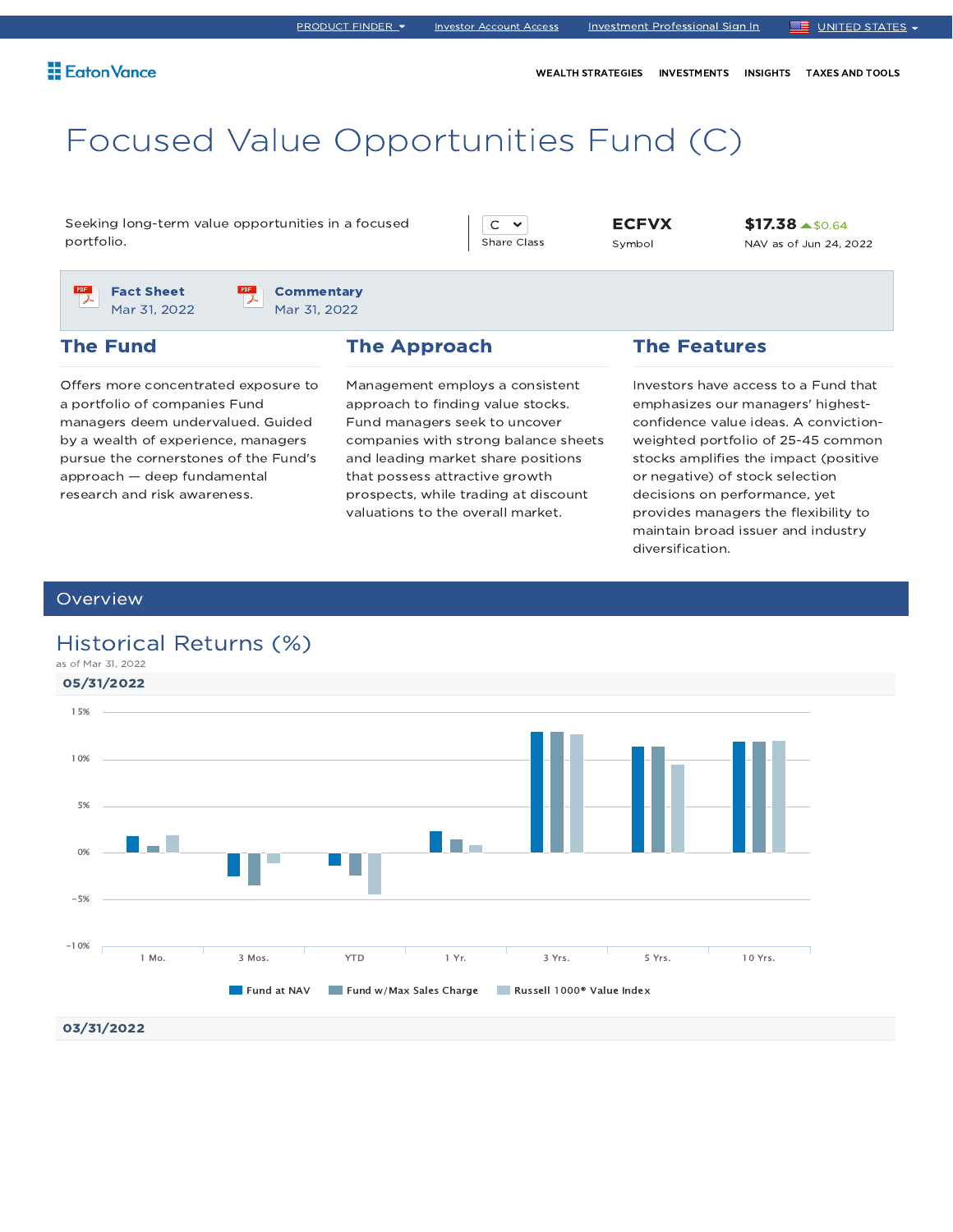

| 05/31/2022                                         |      |         |         |       |       |       |       |
|----------------------------------------------------|------|---------|---------|-------|-------|-------|-------|
| <b>Fund at NAV</b>                                 | 1.88 | $-2.54$ | $-1.39$ | 2.40  | 13.08 | 11.40 | 11.93 |
| Fund w/Max Sales Charge                            | 0.88 | $-3.52$ | $-2.38$ | 1.46  | 13.08 | 11.40 | 11.93 |
| Russell 1000 <sup>®</sup> Value Index <sup>1</sup> | 1.94 | $-1.09$ | $-4.52$ | 0.93  | 12.74 | 9.49  | 12.05 |
| 03/31/2022                                         |      |         |         |       |       |       |       |
| <b>Fund at NAV</b>                                 | 1.11 | 2.31    | 2.31    | 12.34 | 14.11 | 12.39 | 11.55 |
| Fund w/Max Sales Charge                            | O.11 | 1.31    | 1.31    | 11.34 | 14.11 | 12.39 | 11.55 |
| Russell 1000 <sup>®</sup> Value Index <sup>1</sup> | 2.82 | $-0.74$ | $-0.74$ | 11.67 | 13.01 | 10.28 | 11.69 |

Past performance is no guarantee of future results. Investment return and principal value will fluctuate so that shares, when redeemed, may be worth more or less than their original cost. Performance is for the stated time period only; due to market volatility, the Fund's current performance may be lower or higher than quoted. Returns are historical and are calculated by determining the percentage change in net asset value (NAV) with all distributions reinvested. Returns for other classes of shares offered by the Fund are different. Performance less than or equal to one year is cumulative. Max Sales Charge: 1%.

# Fund Facts

| as of May 31, 2022                   |              |
|--------------------------------------|--------------|
| <b>Performance Inception</b>         | 03/07/2011   |
| <b>Investment Objective</b>          | Total return |
| <b>Total Net Assets</b>              | \$254.6M     |
| Expense Ratio (Gross) <sup>2,3</sup> | 1.85%        |
| Expense Ratio (Net) <sup>2,3</sup>   | 1.80%        |
| <b>CUSIP</b>                         | 277902524    |

## Top 10 Holdings  $(\%)^{4,5}$ as of Mar 31, 2022

| <b>UnitedHealth Group Inc.</b>                    | 5.82  |
|---------------------------------------------------|-------|
| <b>ConocoPhillips</b>                             | 5.18  |
| <b>Bristol-Myers Squibb Co</b>                    | 4.87  |
| <b>Wells Fargo &amp; Co</b>                       | 4.38  |
| <b>Charles Schwab Corp</b>                        | 4.13  |
| <b>M&amp;T Bank Corp</b>                          | 4.04  |
| <b>American International Group Inc</b>           | 4.00  |
| <b>BJ's Wholesale Club Holdings Inc.</b>          | 3.84  |
| Westinghouse Air Brake Technologies Corp          | 3.74  |
| <b>Fidelity National Information Services Inc</b> | 3.50  |
| Total                                             | 43.49 |

# Portfolio Management

Edward J. Perkin, CFA Managed Fund since 2014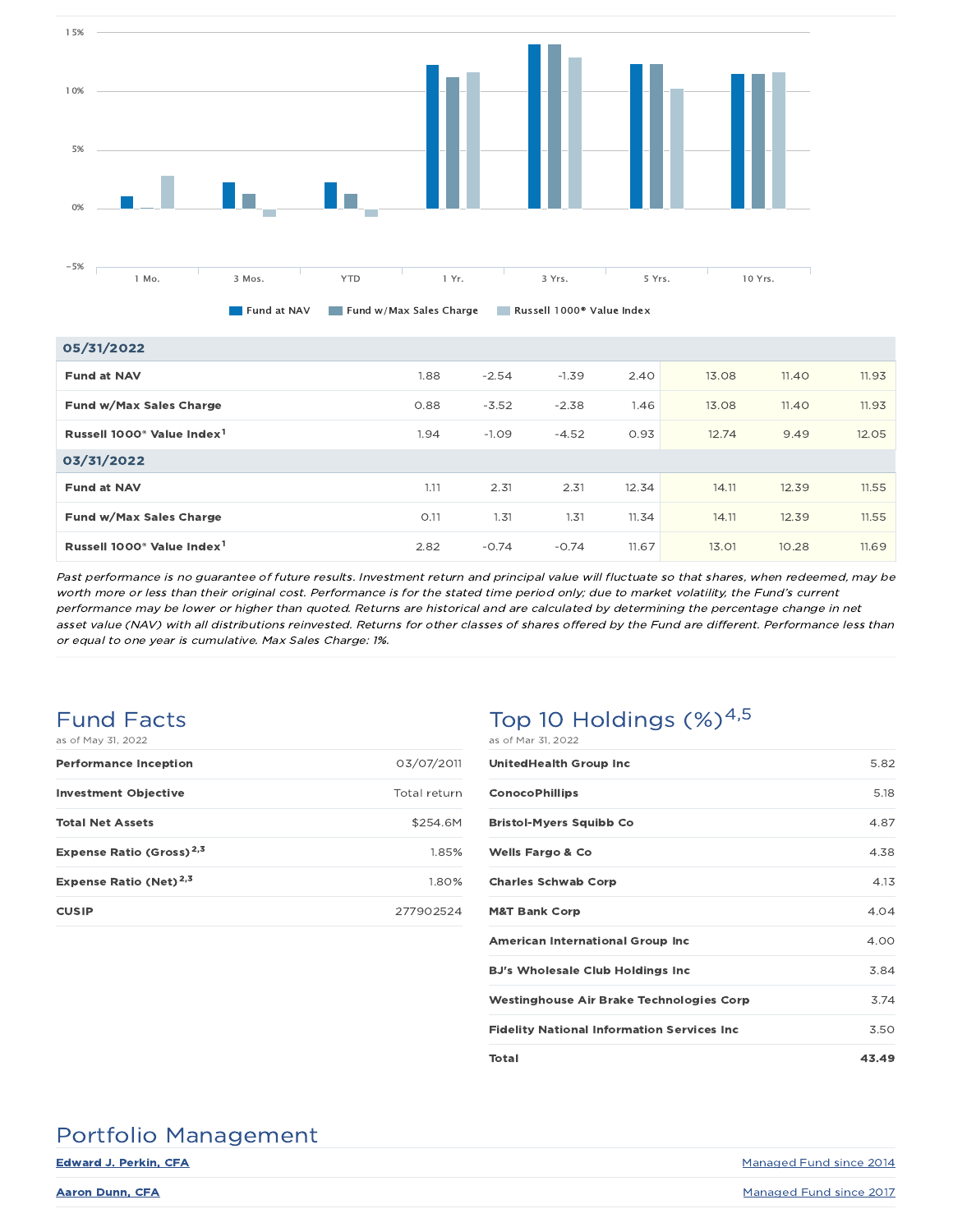Portfolio profile subject to change due to active management. Percentages may not total 100% due to rounding.

## About Risk:

The value of investments held by the Fund may increase or decrease in response to economic, and financial events (whether real, expected or perceived) in the U.S. and global markets. The value of equity securities is sensitive to stock market volatility. Investments in foreign instruments or currencies can involve greater risk and volatility than U.S. investments because of adverse market, economic, political, regulatory, geopolitical, currency exchange rates or other conditions. The Fund is exposed to liquidity risk when trading volume, lack of a market maker or trading partner, large position size, market conditions, or legal restrictions impair its ability to sell particular investments or to sell them at advantageous market prices. The impact of the coronavirus on global markets could last for an extended period and could adversely affect the Fund's performance. No fund is a complete investment program and you may lose money investing in a fund. The Fund may engage in other investment practices that may involve additional risks and you should review the Fund prospectus for a complete description.

1. Russell 1000® Value Index is an unmanaged index of U.S. large-cap value stocks. Unless otherwise stated, index returns do not reflect the effect of any applicable sales charges, commissions, expenses, taxes or leverage, as applicable. It is not possible to invest directly in an index. Historical performance of the index illustrates market trends and does not represent the past or future performance of the fund.

2. Source: Fund prospectus.

3. Net Expense Ratio reflects a contractual expense reimbursement that continues through 6/30/22. Without the reimbursement, if applicable, performance would have been lower.

4. Top 10 Holdings excludes cash and equivalents.

5. Percent of total net assets.

### Performance

## Historical Returns (%)

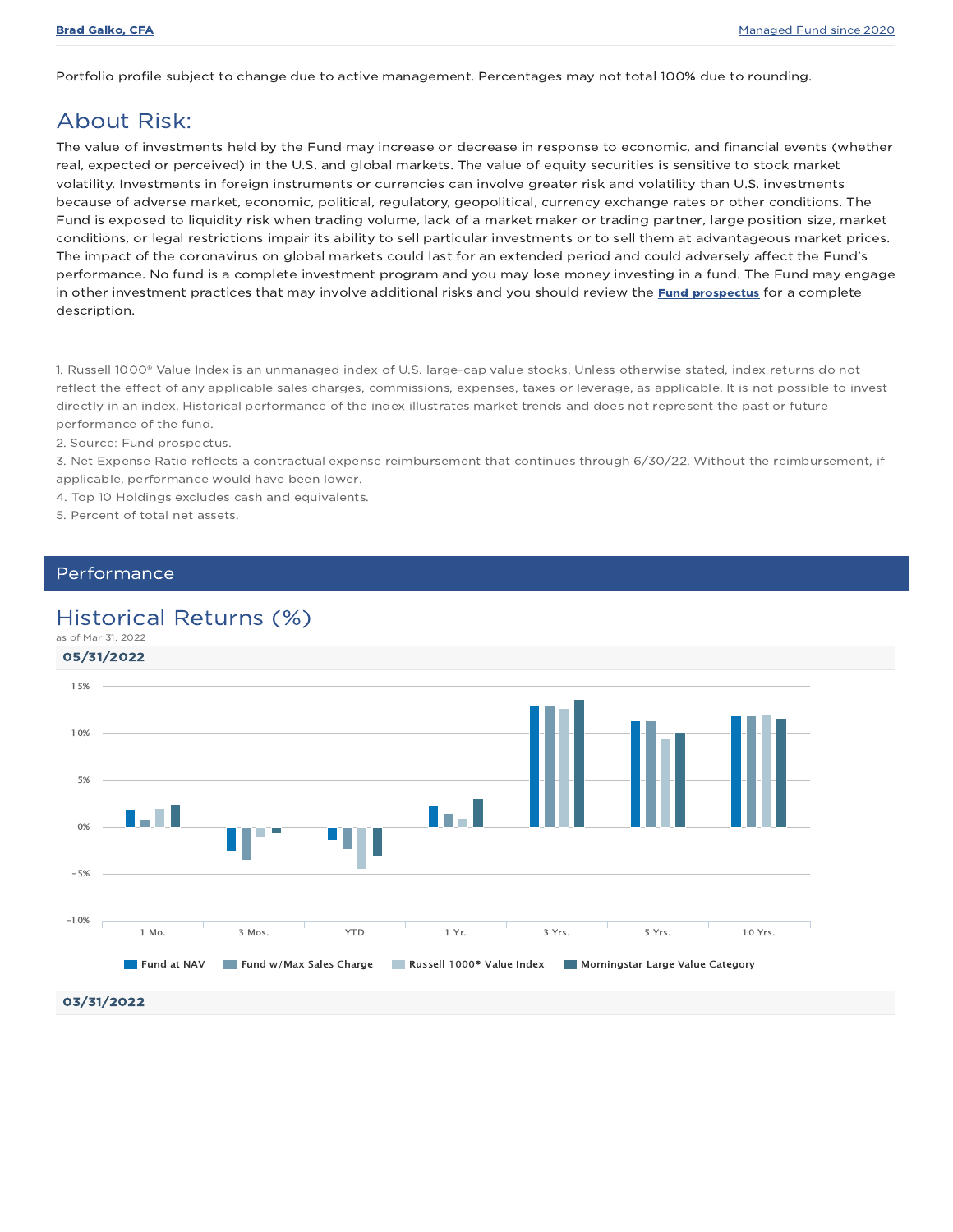

Fund at NAV Fund w/Max Sales Charge Russell 1000® Value Index Morningstar Large Value Category

| 05/31/2022                                         |      |         |         |       |       |       |       |
|----------------------------------------------------|------|---------|---------|-------|-------|-------|-------|
| <b>Fund at NAV</b>                                 | 1.88 | $-2.54$ | $-1.39$ | 2.40  | 13.08 | 11.40 | 11.93 |
| Fund w/Max Sales Charge                            | 0.88 | $-3.52$ | $-2.38$ | 1.46  | 13.08 | 11.40 | 11.93 |
| Russell 1000 <sup>®</sup> Value Index <sup>1</sup> | 1.94 | $-1.09$ | $-4.52$ | 0.93  | 12.74 | 9.49  | 12.05 |
| Morningstar Large Value Category <sup>6</sup>      | 2.43 | $-0.60$ | $-3.09$ | 2.99  | 13.68 | 10.06 | 11.72 |
| 03/31/2022                                         |      |         |         |       |       |       |       |
| <b>Fund at NAV</b>                                 | 1.11 | 2.31    | 2.31    | 12.34 | 14.11 | 12.39 | 11.55 |
| Fund w/Max Sales Charge                            | O.11 | 1.31    | 1.31    | 11.34 | 14.11 | 12.39 | 11.55 |
| Russell 1000 <sup>®</sup> Value Index <sup>1</sup> | 2.82 | $-0.74$ | $-0.74$ | 11.67 | 13.01 | 10.28 | 11.69 |
| Morningstar Large Value Category <sup>6</sup>      | 2.46 | $-0.19$ | $-0.19$ | 12.90 | 13.55 | 10.82 | 11.24 |

Past performance is no guarantee of future results. Investment return and principal value will fluctuate so that shares, when redeemed, may be worth more or less than their original cost. Performance is for the stated time period only; due to market volatility, the Fund's current performance may be lower or higher than quoted. Returns are historical and are calculated by determining the percentage change in net asset value (NAV) with all distributions reinvested. Returns for other classes of shares offered by the Fund are different. Performance less than or equal to one year is cumulative. Max Sales Charge: 1%.

# Calendar Year Returns (%)

|                                                    | 2012  | 2013  | 2014  | 2015    | 2016  | 2017  | 2018    | 2019  | 2020 | 2021  |
|----------------------------------------------------|-------|-------|-------|---------|-------|-------|---------|-------|------|-------|
| <b>Fund at NAV</b>                                 | 16.54 | 31.22 | 9.18  | $-1.24$ | 6.66  | 19.30 | $-6.63$ | 31.44 | 1.21 | 22.58 |
| Russell 1000 <sup>®</sup> Value Index <sup>1</sup> | 17.51 | 32.53 | 13.45 | $-3.83$ | 17.34 | 13.66 | $-8.27$ | 26.54 | 2.80 | 25.16 |

# Fund Facts

| Expense Ratio (Gross) <sup>2,3</sup> | 1.85%      |
|--------------------------------------|------------|
| Expense Ratio (Net) $2,3$            | 1.80%      |
| <b>Performance Inception</b>         | 03/07/2011 |
| <b>Distribution Frequency</b>        | Annually   |

# Risk Measures (3 Year)<sup>7</sup>

| as of May 31, 2022            |       |
|-------------------------------|-------|
| Alpha (%)                     | 0.16  |
| Beta                          | 1.02  |
| R-Squared (%)                 | 97.52 |
| <b>Standard Deviation (%)</b> | 19.58 |
| <b>Sharpe Ratio</b>           | 0.63  |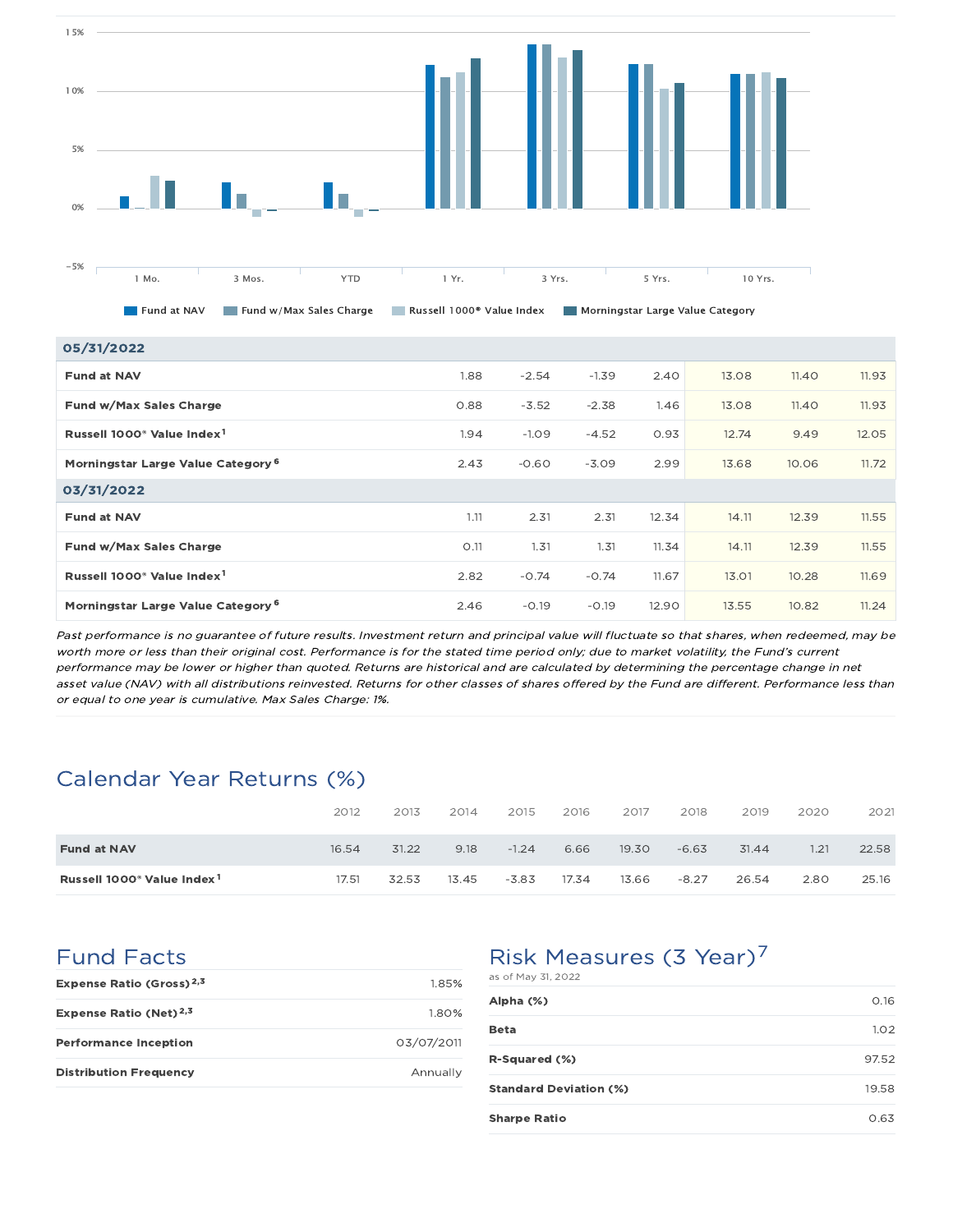## Morningstar Rating™

s of May 31, 2022

| <b>Time Period</b> | Rating | Funds in<br>Large Value<br>Category |
|--------------------|--------|-------------------------------------|
| Overall            | ***    | 1145                                |
| 3 Years            | ***    | 1145                                |
| 5 Years            | ****   | 1073                                |
| 10 Years           | ***    | 778                                 |

The Morningstar Rating™ for funds, or "star rating", is calculated for managed products (including mutual funds and exchange-traded funds) with at least a three-year history. Exchange-traded funds and open-ended mutual funds are considered a single population for comparative purposes. It is calculated based on a Morningstar Risk-Adjusted Return measure that accounts for variation in a managed product's monthly excess performance, placing more emphasis on downward variations and rewarding consistent performance. The top 10% of products in each product category receive 5 stars, the next 22.5% receive 4 stars, the next 35% receive 3 stars, the next 22.5% receive 2 stars, and the bottom 10% receive 1 star.

The Overall Morningstar Rating for a managed product is derived from a weighted average of the performance figures associated with its three-, five-, and 10-year (if applicable) Morningstar Rating metrics. The weights are: 100% three-year rating for 36-59 months of total returns, 60% five-year rating/40% three-year rating for 60-119 months of total returns, and 50% 10-year rating/30% five-year rating/20% three-year rating for 120 or more months of total returns. While the 10-year overall star rating formula seems to give the most weight to the 10-year period, the most recent three-year period actually has the greatest impact because it is included in all three rating periods. Star ratings do not reflect the effect of any applicable sales load. Hollow stars denote Morningstar Extended Performance Ratings and are considered estimates based on the performance of the fund's oldest share class, adjusted for fees and expenses.

©2022 Morningstar. All Rights Reserved. The information contained herein: (1) is proprietary to Morningstar and/or its content providers; (2) may not be copied or distributed; and (3) is not warranted to be accurate, complete or timely. Neither Morningstar nor its content providers are responsible for any damages or losses arising from any use of this information.

# NAV History

| Date         | <b>NAV</b> | NAV Change |
|--------------|------------|------------|
| Jun 24, 2022 | \$17.38    | \$0.64     |
| Jun 23, 2022 | \$16.74    | \$0.00     |
| Jun 22, 2022 | \$16.74    | $-$0.04$   |
| Jun 21, 2022 | \$16.78    | \$0.32     |
| Jun 17, 2022 | \$16.46    | $-$0.04$   |
| Jun 16, 2022 | \$16.50    | $-$0.51$   |
| Jun 15, 2022 | \$17.01    | \$0.13     |
| Jun 14, 2022 | \$16.88    | $-$0.06$   |
| Jun 13, 2022 | \$16.94    | $-$0.57$   |
| Jun 10, 2022 | \$17.51    | $-50.43$   |

# Distribution History 8

| Ex-Date      | Distribution | Reinvest NAV |
|--------------|--------------|--------------|
| Dec 13, 2021 | \$0.07570    | \$18.16      |
| Dec 15, 2020 | \$0.02450    | \$16.50      |
| Aug 18, 2020 | \$0.03800    | \$14.82      |
| Dec 03, 2019 | \$0.04130    | \$16.22      |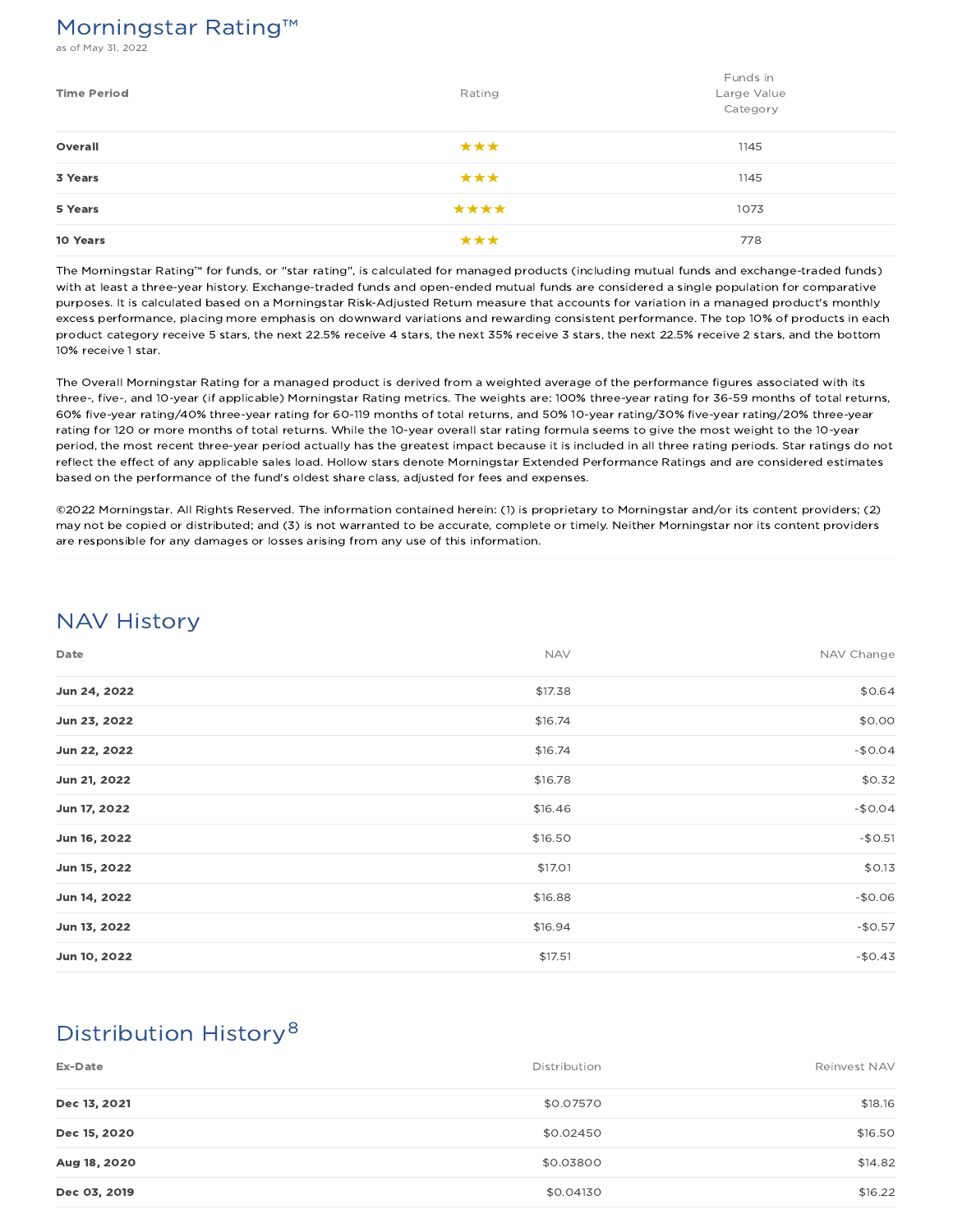No records in this table indicates that there has not been a distribution greater than .0001 within the past 3 years. Fund prospectus

# Capital Gain History<sup>8</sup>

| Ex-Date      | Short-Term | Long-Term | Reinvest NAV |
|--------------|------------|-----------|--------------|
| Dec 13, 2021 | \$0.59390  | \$1.07990 | \$18.16      |
| Aug 18, 2020 | \$0.35320  |           | \$14.82      |
| Dec 03, 2019 | \$0.21290  | \$0.18120 | \$16.22      |
| Aug 08, 2019 |            | \$0.10260 | \$15.80      |

No records in this table indicates that there has not been a capital gain greater than .0001 within the past 3 years. Fund prospectus

Portfolio profile subject to change due to active management. Percentages may not total 100% due to rounding.

## About Risk:

The value of investments held by the Fund may increase or decrease in response to economic, and financial events (whether real, expected or perceived) in the U.S. and global markets. The value of equity securities is sensitive to stock market volatility. Investments in foreign instruments or currencies can involve greater risk and volatility than U.S. investments because of adverse market, economic, political, regulatory, geopolitical, currency exchange rates or other conditions. The Fund is exposed to liquidity risk when trading volume, lack of a market maker or trading partner, large position size, market conditions, or legal restrictions impair its ability to sell particular investments or to sell them at advantageous market prices. The impact of the coronavirus on global markets could last for an extended period and could adversely affect the Fund's performance. No fund is a complete investment program and you may lose money investing in a fund. The Fund may engage in other investment practices that may involve additional risks and you should review the Fund prospectus for a complete description.

1. Russell 1000® Value Index is an unmanaged index of U.S. large-cap value stocks. Unless otherwise stated, index returns do not reflect the effect of any applicable sales charges, commissions, expenses, taxes or leverage, as applicable. It is not possible to invest directly in an index. Historical performance of the index illustrates market trends and does not represent the past or future performance of the fund.

2. Source: Fund prospectus.

3. Net Expense Ratio reflects a contractual expense reimbursement that continues through 6/30/22. Without the reimbursement, if applicable, performance would have been lower.

6. The Morningstar Large Value Category includes funds that invest primarily in U.S. large-cap companies with value characteristics such as low price ratios and high dividend yields.

7. Alpha measures risk-adjusted performance, showing excess return delivered at the same risk level as the benchmark. Beta measures the volatility of a fund relative to the overall market. R-Squared represents the percentage of the portfolio's movement that can be explained by the general movement of the market. Standard deviation measures the historic volatility of a fund. Sharpe Ratio uses standard deviation and excess return to determine reward per unit of risk.

8. A portion of the Fund's returns may be comprised of return of capital or short term capital gains. The Fund will determine the tax characteristics of all Fund distributions after the end of the calendar year and will provide shareholders such information at that time. Please consult your tax advisor for further information.

### Portfolio

03/31/2022 Asset Mix  $(\%)^{5,9}$ as of Mar 31, 2022

# Portfolio Statistics

as of Mar 31, 2022

| Average Market Cap        | \$99.6B |
|---------------------------|---------|
| Price/Earnings Ratio      | 15.46   |
| <b>Number of Holdings</b> | 30      |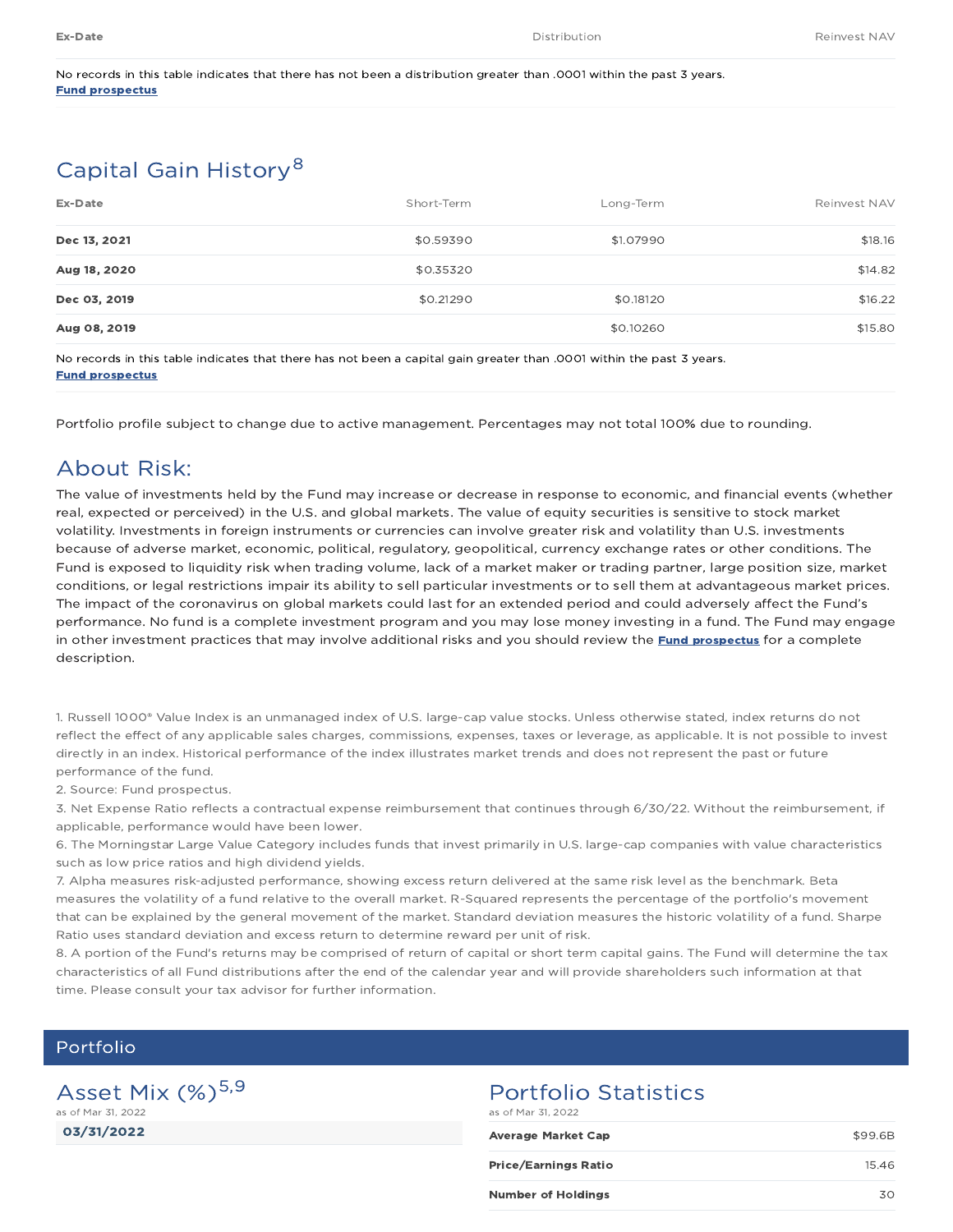

| <b>U.S. Common Stocks</b>    | 96.68  |
|------------------------------|--------|
| <b>Foreign Common Stocks</b> | 3.32   |
| Cash                         | 0.00   |
| <b>Total</b>                 | 100.00 |

| <b>Price/Book Ratio</b>    | 2.33   |
|----------------------------|--------|
| Active Share <sup>10</sup> | 90.02% |

## GICS Sector Breakdown (%)<sup>5</sup> as of Mar 31, 2022





| <b>Comm. Services</b>         | 8.10  | 7.15  |
|-------------------------------|-------|-------|
| <b>Consumer Discretionary</b> | 1.86  | 5.01  |
| <b>Consumer Staples</b>       | 9.12  | 7.40  |
| <b>Energy</b>                 | 5.18  | 7.10  |
| <b>Financials</b>             | 19.86 | 20.76 |
| <b>Health Care</b>            | 19.48 | 17.94 |
| <b>Industrials</b>            | 12.45 | 10.97 |
| <b>Information Technology</b> | 9.50  | 9.29  |
| <b>Materials</b>              | 6.09  | 4.05  |
| <b>Real Estate</b>            | 5.26  | 4.92  |
| <b>Utilities</b>              | 3.10  | 5.41  |
| Cash                          | 0.00  |       |

## Assets by Country (%)<sup>5</sup> as of Mar 31, 2022

| <b>United States</b>           | 96.68  |
|--------------------------------|--------|
| <b>France</b>                  | 3.32   |
| <b>Cash &amp; Other Assets</b> | 0.00   |
| <b>Total</b>                   | 100.00 |

# Fund Holdings (%)<sup>5,11</sup>

as of Apr 30, 2022

**Holding** % of Net Assets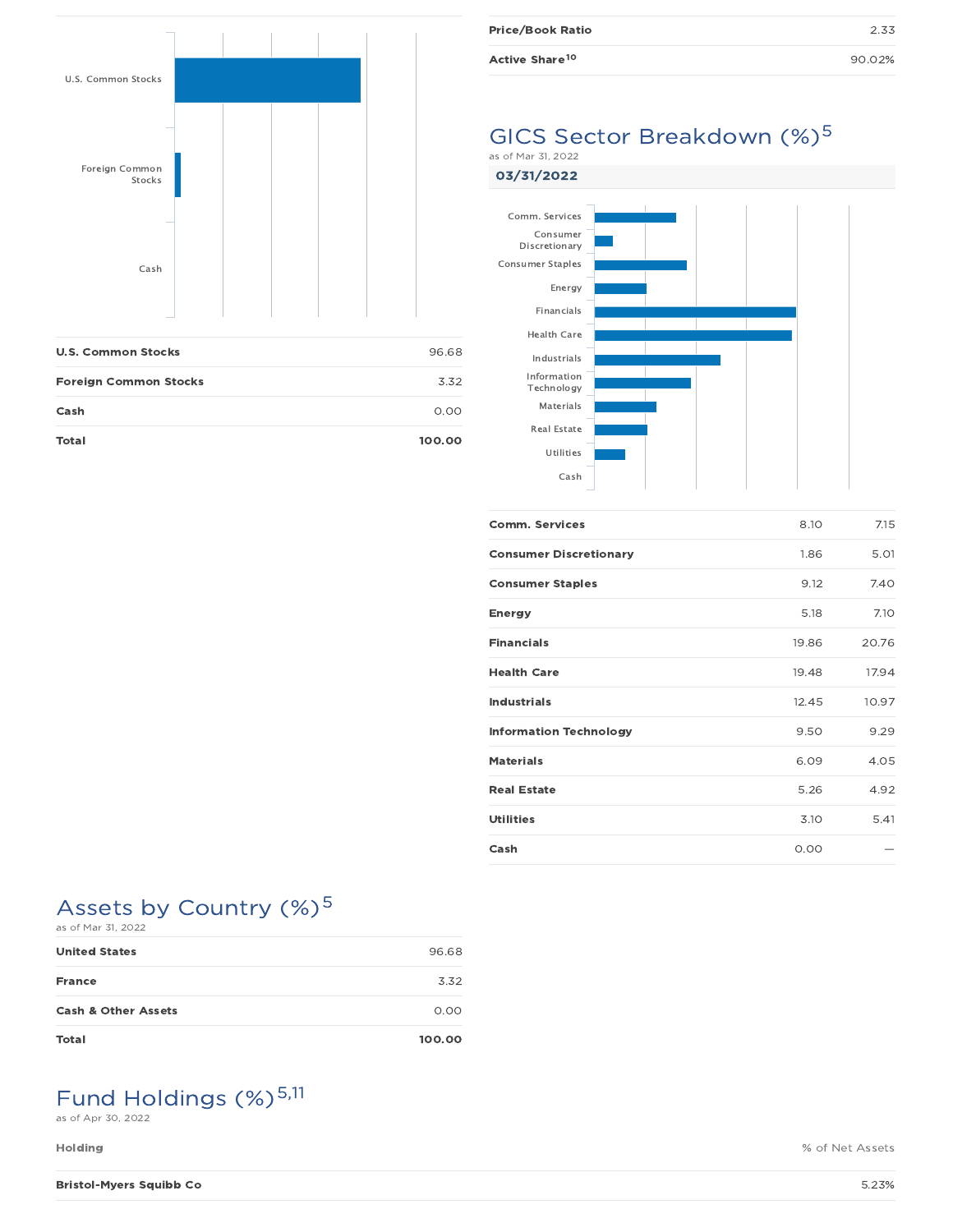| <b>UnitedHealth Group Inc</b>                     | 4.73% |
|---------------------------------------------------|-------|
| <b>ConocoPhillips</b>                             | 4.58% |
| <b>Wells Fargo &amp; Co</b>                       | 4.10% |
| <b>M&amp;T Bank Corp</b>                          | 3.93% |
| <b>BJ's Wholesale Club Holdings Inc</b>           | 3.80% |
| <b>Westinghouse Air Brake Technologies Corp</b>   | 3.64% |
| <b>Fidelity National Information Services Inc</b> | 3.60% |
| Sanofi                                            | 3.54% |
| <b>Goldman Sachs Group Inc.</b>                   | 3.45% |
| <b>View All</b>                                   |       |

Portfolio profile subject to change due to active management. Percentages may not total 100% due to rounding.

## About Risk:

The value of investments held by the Fund may increase or decrease in response to economic, and financial events (whether real, expected or perceived) in the U.S. and global markets. The value of equity securities is sensitive to stock market volatility. Investments in foreign instruments or currencies can involve greater risk and volatility than U.S. investments because of adverse market, economic, political, regulatory, geopolitical, currency exchange rates or other conditions. The Fund is exposed to liquidity risk when trading volume, lack of a market maker or trading partner, large position size, market conditions, or legal restrictions impair its ability to sell particular investments or to sell them at advantageous market prices. The impact of the coronavirus on global markets could last for an extended period and could adversely affect the Fund's performance. No fund is a complete investment program and you may lose money investing in a fund. The Fund may engage in other investment practices that may involve additional risks and you should review the Fund prospectus for a complete description.

1. Russell 1000® Value Index is an unmanaged index of U.S. large-cap value stocks. Unless otherwise stated, index returns do not reflect the effect of any applicable sales charges, commissions, expenses, taxes or leverage, as applicable. It is not possible to invest directly in an index. Historical performance of the index illustrates market trends and does not represent the past or future performance of the fund.

5. Percent of total net assets.

9. A delay in transaction settlement may result in a negative cash position.

10. Active Share is a measure of the differentiation of the holdings of a portfolio from the holdings of its appropriate benchmark index. It is calculated as one half of the sum of the absolute value of the differences found between the portfolio weights and the benchmark weights.

11. The following list reflects unaudited securities holdings (excluding derivatives positions). Holdings information may differ if presented as of trade date. Due to rounding, holdings of less than 0.005% may show as 0.00%. Portfolio information subject to change due to active management.

### Management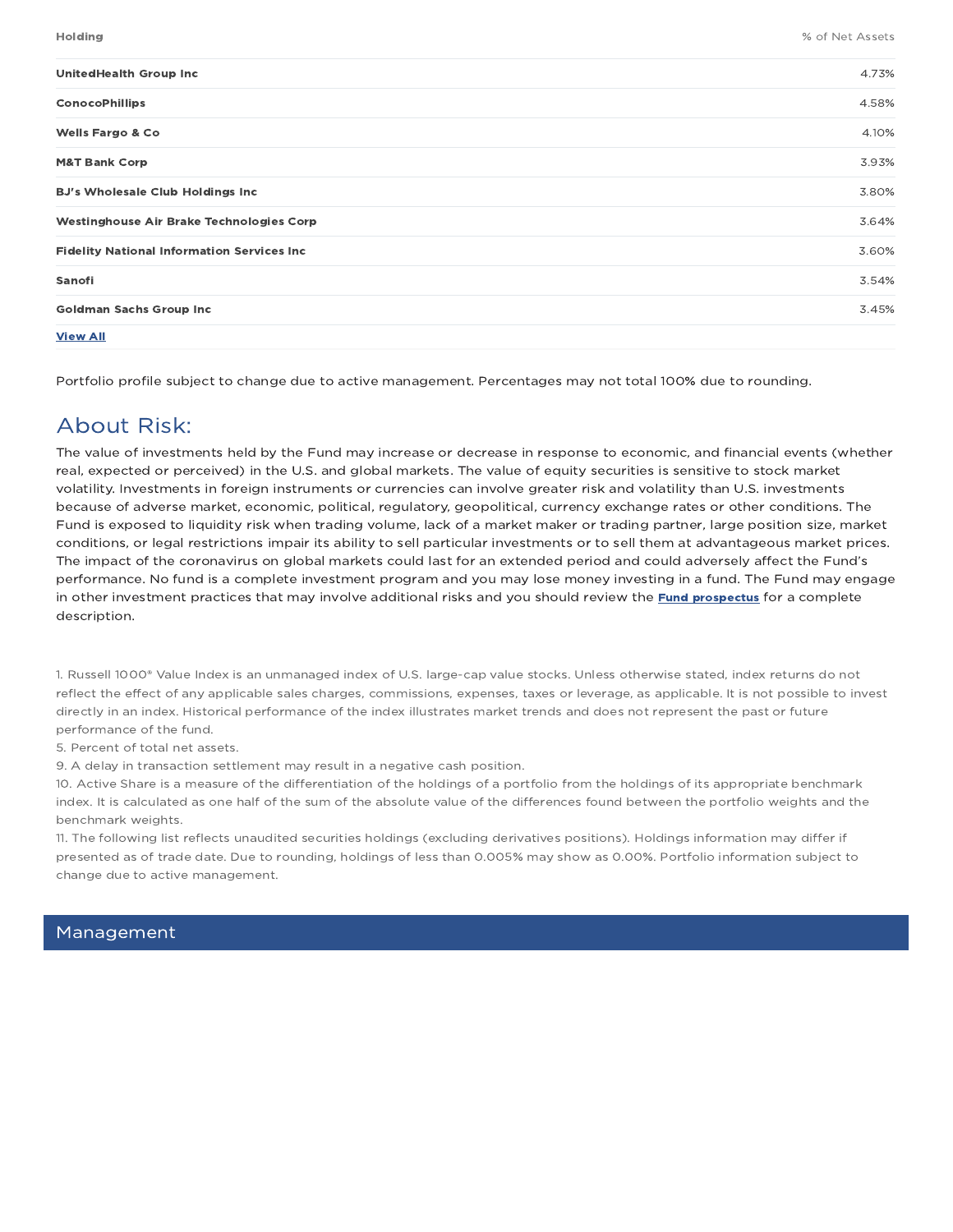

Edward J. Perkin, CFA Managing Director, Chief Investment Officer, Equity Joined Eaton Vance 2014



Eddie is a managing director of Morgan Stanley. He is Chief Investment Officer, Equity of Eaton Vance, responsible for all equity disciplines at Eaton Vance. Additionally, he serves as a portfolio manager on the Eaton Vance Value team, where he is responsible for portfolio construction and risk management for the firm's large-cap value equity portfolios. He is head of Eaton Vance's Equity Strategy Committee and serves on the Morgan Stanley Investment Management Operating Committee. He joined Eaton Vance in 2014. Morgan Stanley acquired Eaton Vance in March 2021.

Eddie began his career in the finance industry in 1993. Before joining Eaton Vance, he served as chief investment officer (international and emerging-market equity) as well as managing director/portfolio manager (Europe, EAFE and Global) at Goldman Sachs Asset Management (GSAM) in London. Before relocating to London in 2008, Eddie was a portfolio manager and analyst on GSAM's U.S. value equity team in New York. He was previously associated with FISERV and American Retirement Insurance Services.

Eddie earned a B.A. from the University of California, Santa Barbara, and an MBA from Columbia Business School. Eddie is a member of the board of directors and a member of the Executive Committee of Junior Achievement of Northern New England. He is a CFA charterholder.

### Education

- B.A. University of California, Santa Barbara
- M.B.A. Columbia University

### Experience

• Managed Fund since 2014

#### Other funds managed

- Large-Cap Value Fund
- Tax-Managed Value Fund



Aaron Dunn, CFA Managing Director, Co-Head of Value Equity Joined Eaton Vance 2012

### Biography

Aaron is a managing director of Morgan Stanley. He is Co-Head of Value Equity and a portfolio manager on the Eaton Vance Value team. He is responsible for buy and sell decisions, portfolio construction and risk management. He is a member of the Eaton Vance Equity Strategy Committee. He joined Eaton Vance in 2012. Morgan Stanley acquired Eaton Vance in March 2021.

Aaron began his career in the investment management industry in 2000. Before joining Eaton Vance, Aaron was a senior equity analyst for Amundi Pioneer. He was previously affiliated with Invesco.

Aaron earned a B.S. from the University of Arkansas and an MBA from The University of Texas at Austin McCombs School of Business. He is a member of CFA Society Boston and a CFA charterholder.

#### Education

- B.S. University of Arkansas
- M.B.A. University of Texas at Austin

### Experience

• Managed Fund since 2017

#### Other funds managed

- Large-Cap Value Fund
- Tax-Managed Value Fund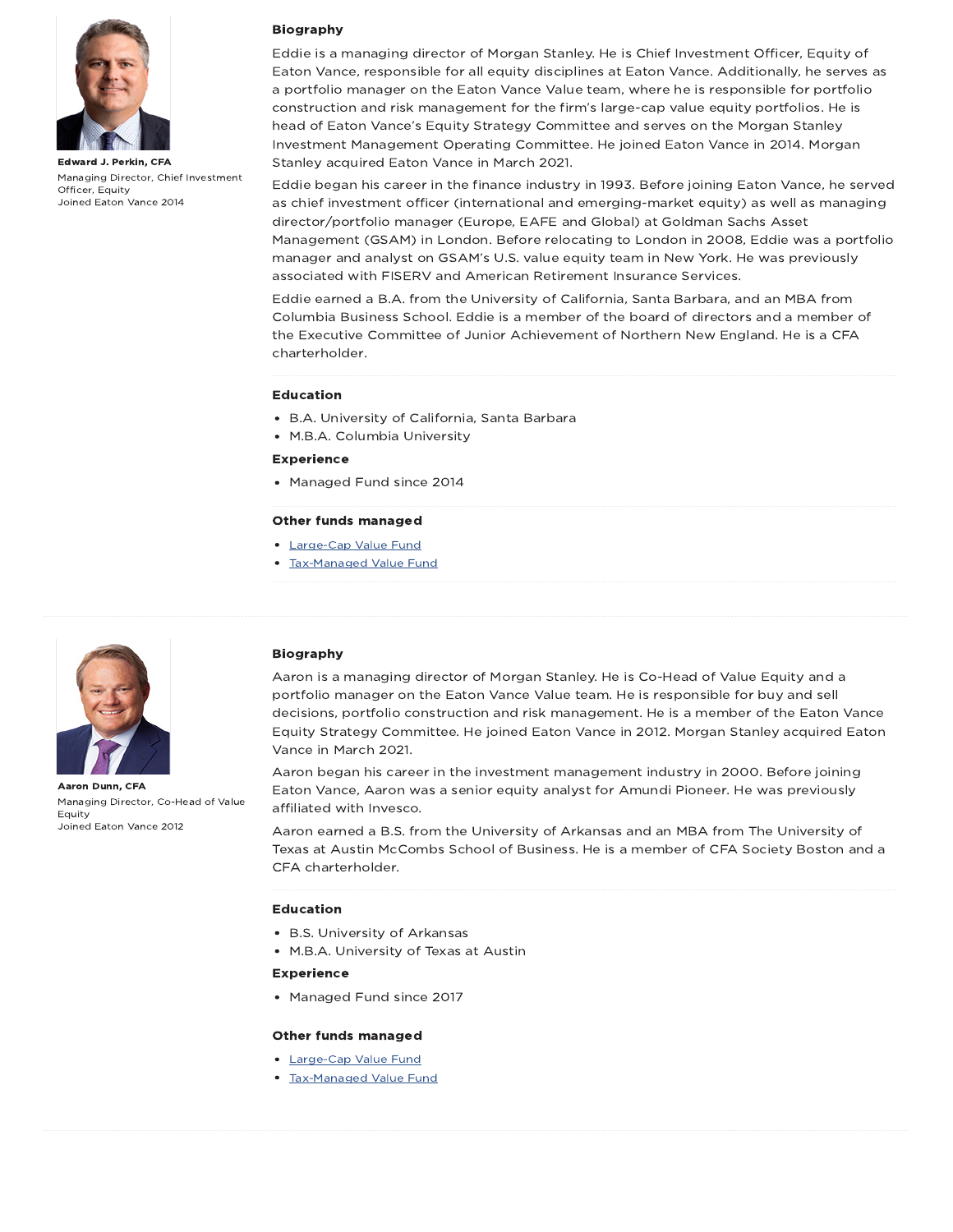

Brad Galko, CFA Managing Director, Co-Head of Value Equity Joined Eaton Vance 2013

### Biography

Brad is a managing director of Morgan Stanley. He is Co-Head of Value Equity and a portfolio manager on the Eaton Vance Value team. He is responsible for buy and sell decisions, portfolio construction and risk management. He is a member of the Eaton Vance Equity Strategy Committee. He joined Eaton Vance in 2013. Morgan Stanley acquired Eaton Vance in March 2021.

Brad began his career in the investment management industry in 1991. Before joining Eaton Vance, Brad was a vice president and senior equity analyst at Amundi Pioneer. Previously, he was a vice president and senior equity research analyst at Morgan Stanley & Co.

Brad earned a B.B.A., magna cum laude, from the University of Notre Dame. He is a CFA charterholder and member of CFA Society Boston.

#### Education

B.B.A University of Notre Dame

### Experience

• Managed Fund since 2020

### Other funds managed

- Large-Cap Value Fund
- Tax-Managed Value Fund

### Literature

## **Literature**



### **Commentary**

Download - Last updated: Mar 31, 2022



Annual Report

Download - Last updated: Feb 28, 2022

### Full Prospectus

Download - Last updated: Jul 1, 2021

Q1 Holdings

Download - Last updated: May 31, 2021

## Q3 Holdings

Download - Last updated: Nov 30, 2021



Holdings - Form N-PORT **Download** 

SAI Download - Last updated: Jul 1, 2021

Semi-Annual Report Download - Last updated: Aug 31, 2021